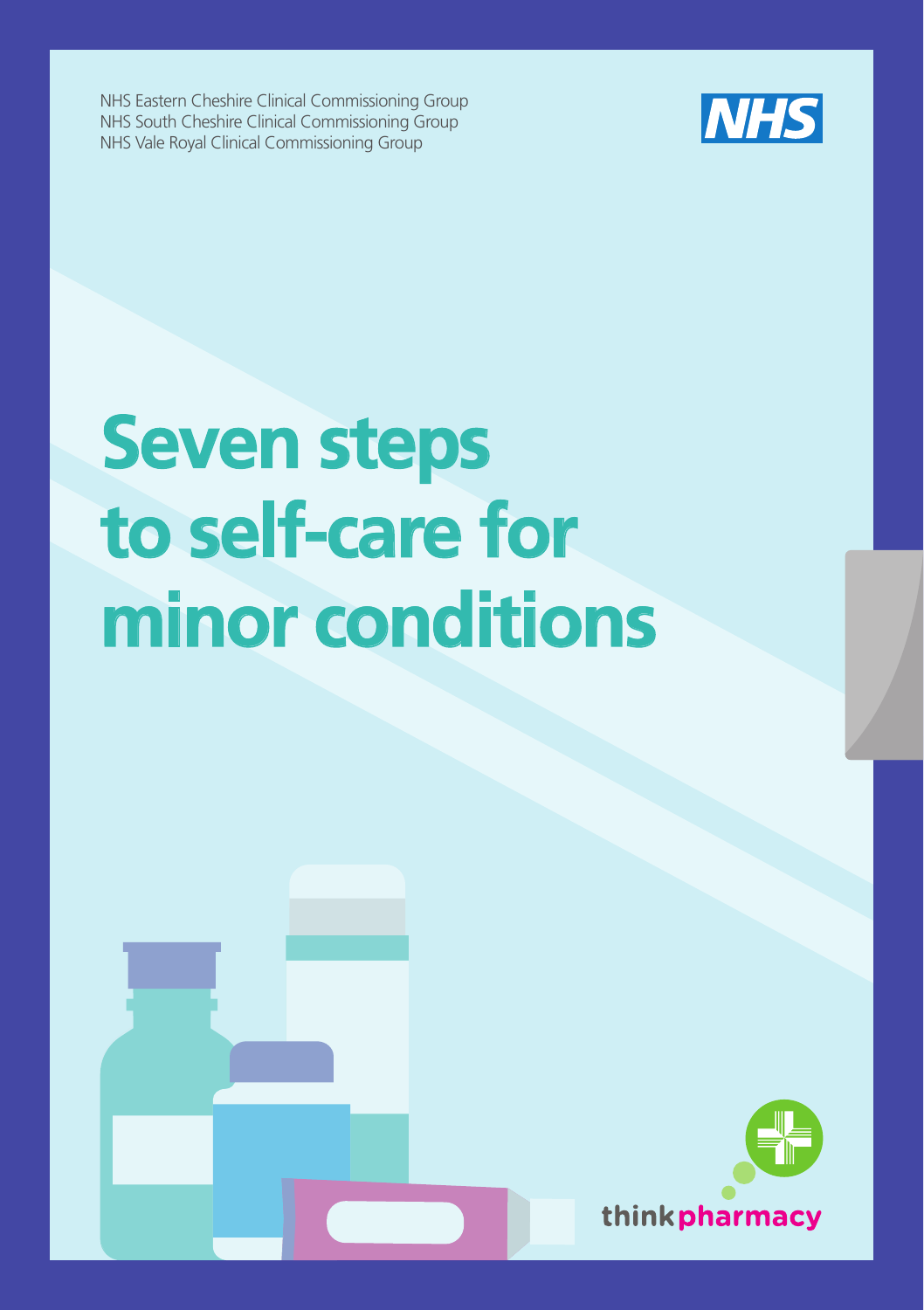**Make your local community pharmacy and the Make your local community pharmacy and relations of the state of the state of the state of the state of the state of the state of the state of the state of the state of the state of the state of the state of the state of** and the NHS Choices website your first **www.nhs.uk/Livewell/Pharmacy/Pages/Commonconditions.** points of contact for information on

**NHS Choices - www.nhs.uk** 

1

Other great sources of trusted information are: **www.patient.info www.selfcareforum.org www.treatyourselfbetter.co.uk www.patient.info**

## 2 Stock up on over-the-<br>counter medicines so that you are well prepared to treat minor conditions.

For more information on what medicines to keep at home go to:

#### **www.nhs.uk/Livewell/ Pharmacy/Pages/ Yourmedicinecabinet.aspx**

The following items can be bought from pharmacies and some shops. **Your GP recommends you buy these medicines in advance so that you don't have to wait to start treatment for minor conditions.**

- ◆ Allergy medicines
- ◆ Simple pain killers like paracetamol and ibuprofen
- $\blacktriangleright$  Medication for sore throats, coughs, colds and flu
- $\blacktriangleright$  Soothing and antiseptic creams or ointments
- $\blacktriangleright$  Heartburn and indigestion remedies
- $\blacktriangleright$  Pile (haemorrhoid) treatments
- Anti-diarrhoea medication
- $\blacktriangleright$  Medicines for vomiting and upset stomachs.

Your first aid kit should also contain plasters, bandages and a thermometer.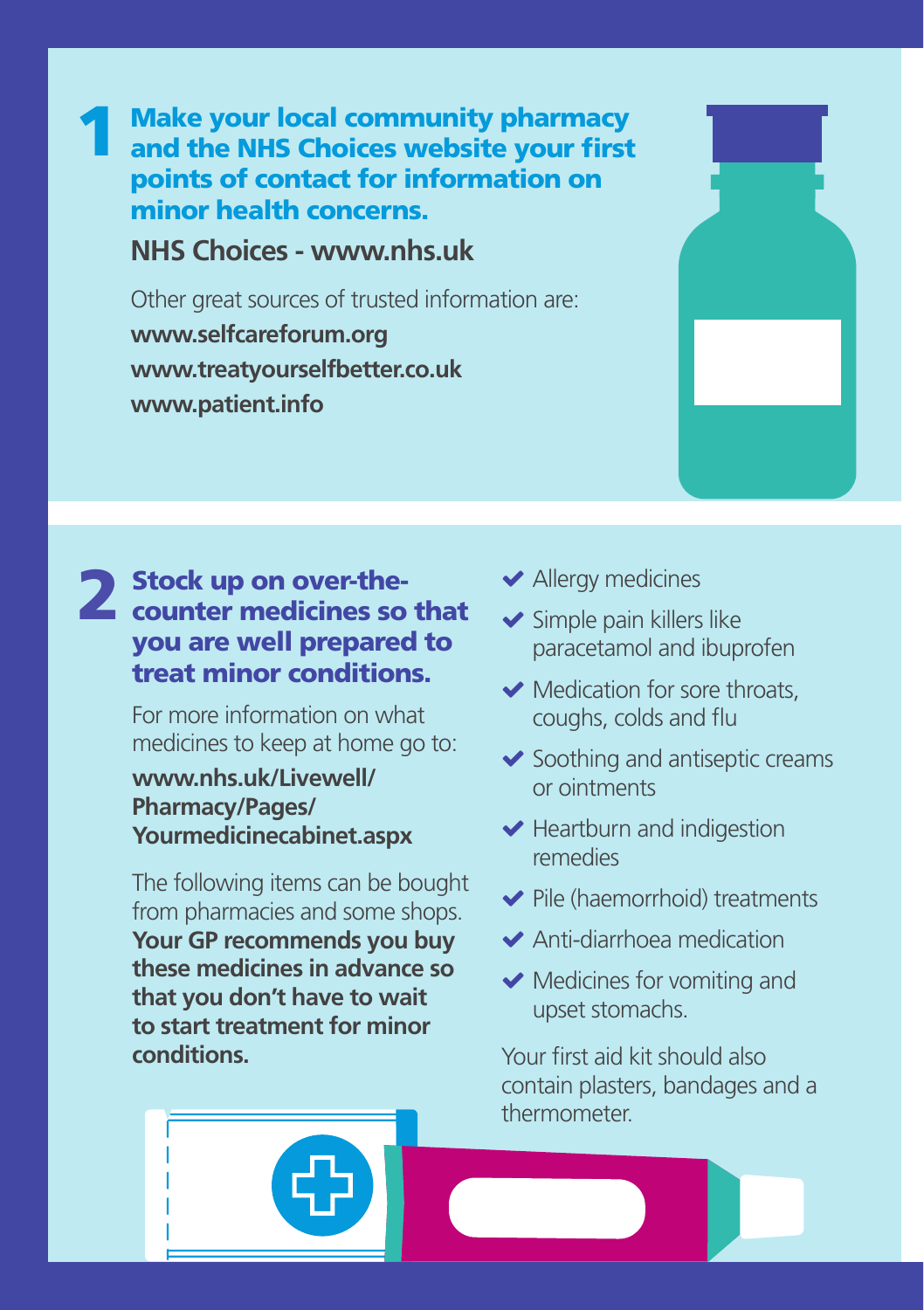### **3** If you want further advice about minor conditions speak to your local community pharmacist. speak to your local community pharmacist.

Pharmacists can recognise many minor conditions. They can give advice and recommend medicines that you can buy to relieve your symptoms. They will signpost you to other health professionals if they think you need more help. Most people can easily get to a community pharmacy, and many of them are open in the evenings and at the weekends.

#### Always look for the 4 Always look for the 5 of a medicine that is recommended.

Cheaper doesn't mean inferior. All medicines have to be quality assured against the same strict standards. Look for medicines sold by their ingredient name, such as paracetamol and ibuprofen. This will be less costly than a brand name product containing the same ingredient medicine, and will be just as effective.

Know how long it can take for simple conditions to clear up:

> **Sinusitis** (inflammation of the sinuses):

Cough or bronchitis:

**Sore** throat: 7days

**Common** cold: 10days

18 days

21 days